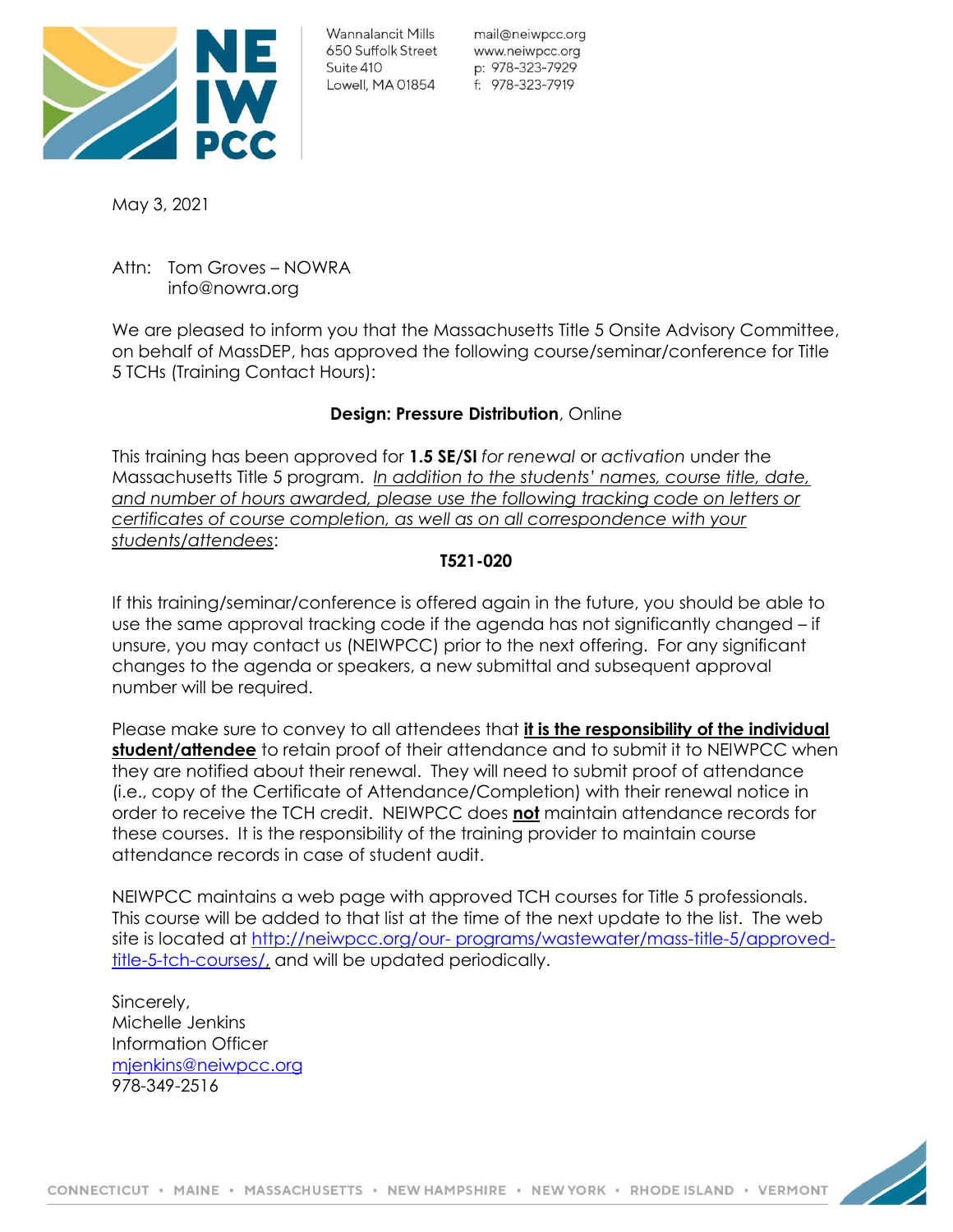

mail@neiwpcc.org www.neiwpcc.org p: 978-323-7929

May 3, 2021

Attn: Tom Groves – NOWRA info@nowra.org

We are pleased to inform you that the Massachusetts Title 5 Onsite Advisory Committee, on behalf of MassDEP, has approved the following course/seminar/conference for Title 5 TCHs (Training Contact Hours):

# **Design: Making Infiltrative Decisions**, Online

This training has been approved for **1.5 SE/SI** *for renewal* or *activation* under the Massachusetts Title 5 program. *In addition to the students' names, course title, date, and number of hours awarded, please use the following tracking code on letters or certificates of course completion, as well as on all correspondence with your students/attendees*:

## **T521-019**

If this training/seminar/conference is offered again in the future, you should be able to use the same approval tracking code if the agenda has not significantly changed – if unsure, you may contact us (NEIWPCC) prior to the next offering. For any significant changes to the agenda or speakers, a new submittal and subsequent approval number will be required.

Please make sure to convey to all attendees that **it is the responsibility of the individual student/attendee** to retain proof of their attendance and to submit it to NEIWPCC when they are notified about their renewal. They will need to submit proof of attendance (i.e., copy of the Certificate of Attendance/Completion) with their renewal notice in order to receive the TCH credit. NEIWPCC does **not** maintain attendance records for these courses. It is the responsibility of the training provider to maintain course attendance records in case of student audit.

NEIWPCC maintains a web page with approved TCH courses for Title 5 professionals. This course will be added to that list at the time of the next update to the list. The web site is located at [http://neiwpcc.org/our-](http://neiwpcc.org/our-programs/wastewater/mass-title-5/approved-title-5-tch-courses/) [programs/wastewater/mass-title-5/approved](http://neiwpcc.org/our-programs/wastewater/mass-title-5/approved-title-5-tch-courses/)[title-5-tch-courses/,](http://neiwpcc.org/our-programs/wastewater/mass-title-5/approved-title-5-tch-courses/) and will be updated periodically.

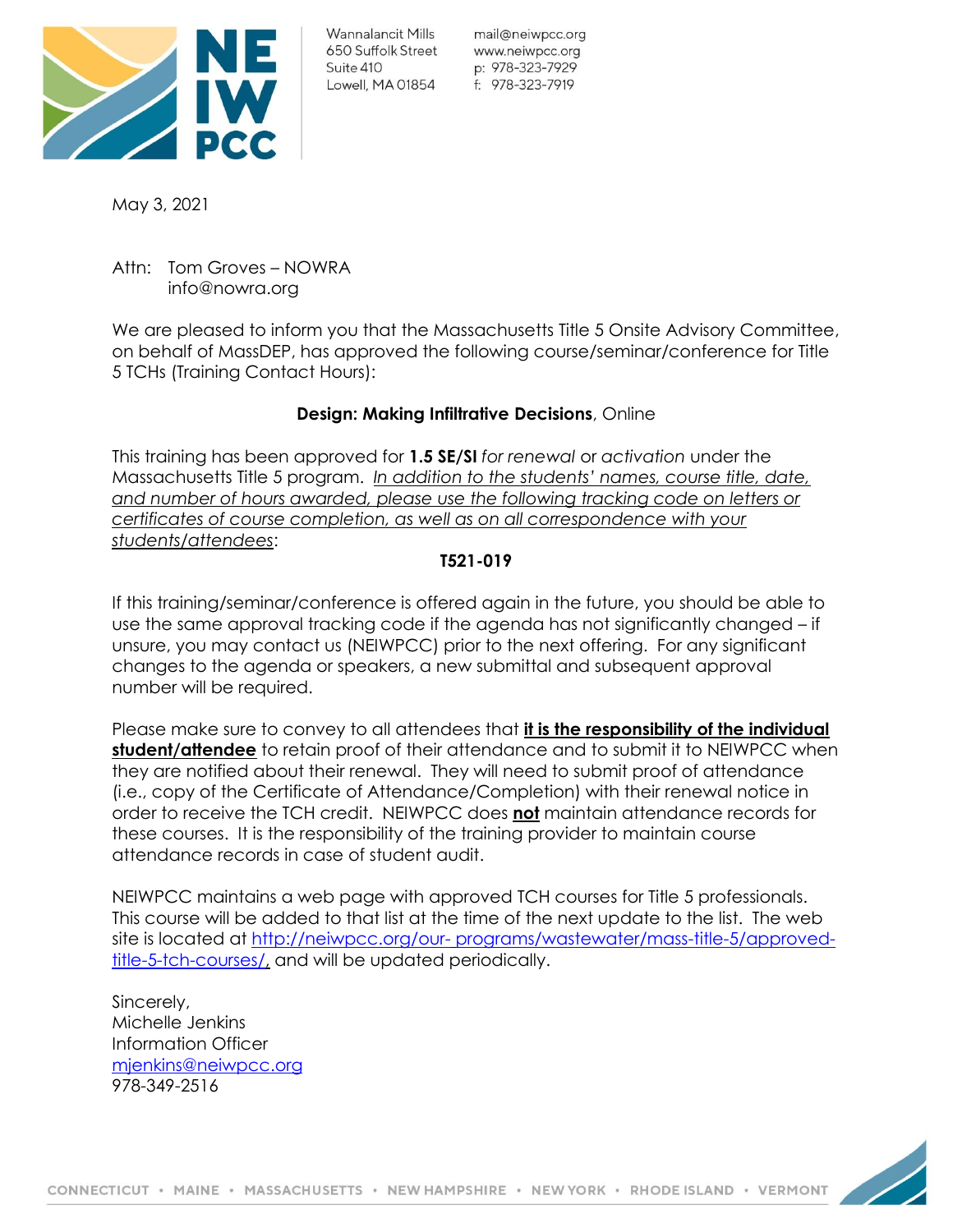

mail@neiwpcc.org www.neiwpcc.org p: 978-323-7929

May 3, 2021

Attn: Tom Groves – NOWRA info@nowra.org

We are pleased to inform you that the Massachusetts Title 5 Onsite Advisory Committee, on behalf of MassDEP, has approved the following course/seminar/conference for Title 5 TCHs (Training Contact Hours):

## **Design: Soil Water Movement**, Online

This training has been approved for **1.5 SE/SI** *for renewal* or *activation* under the Massachusetts Title 5 program. *In addition to the students' names, course title, date, and number of hours awarded, please use the following tracking code on letters or certificates of course completion, as well as on all correspondence with your students/attendees*:

## **T521-018**

If this training/seminar/conference is offered again in the future, you should be able to use the same approval tracking code if the agenda has not significantly changed – if unsure, you may contact us (NEIWPCC) prior to the next offering. For any significant changes to the agenda or speakers, a new submittal and subsequent approval number will be required.

Please make sure to convey to all attendees that **it is the responsibility of the individual student/attendee** to retain proof of their attendance and to submit it to NEIWPCC when they are notified about their renewal. They will need to submit proof of attendance (i.e., copy of the Certificate of Attendance/Completion) with their renewal notice in order to receive the TCH credit. NEIWPCC does **not** maintain attendance records for these courses. It is the responsibility of the training provider to maintain course attendance records in case of student audit.

NEIWPCC maintains a web page with approved TCH courses for Title 5 professionals. This course will be added to that list at the time of the next update to the list. The web site is located at [http://neiwpcc.org/our-](http://neiwpcc.org/our-programs/wastewater/mass-title-5/approved-title-5-tch-courses/) [programs/wastewater/mass-title-5/approved](http://neiwpcc.org/our-programs/wastewater/mass-title-5/approved-title-5-tch-courses/)[title-5-tch-courses/,](http://neiwpcc.org/our-programs/wastewater/mass-title-5/approved-title-5-tch-courses/) and will be updated periodically.

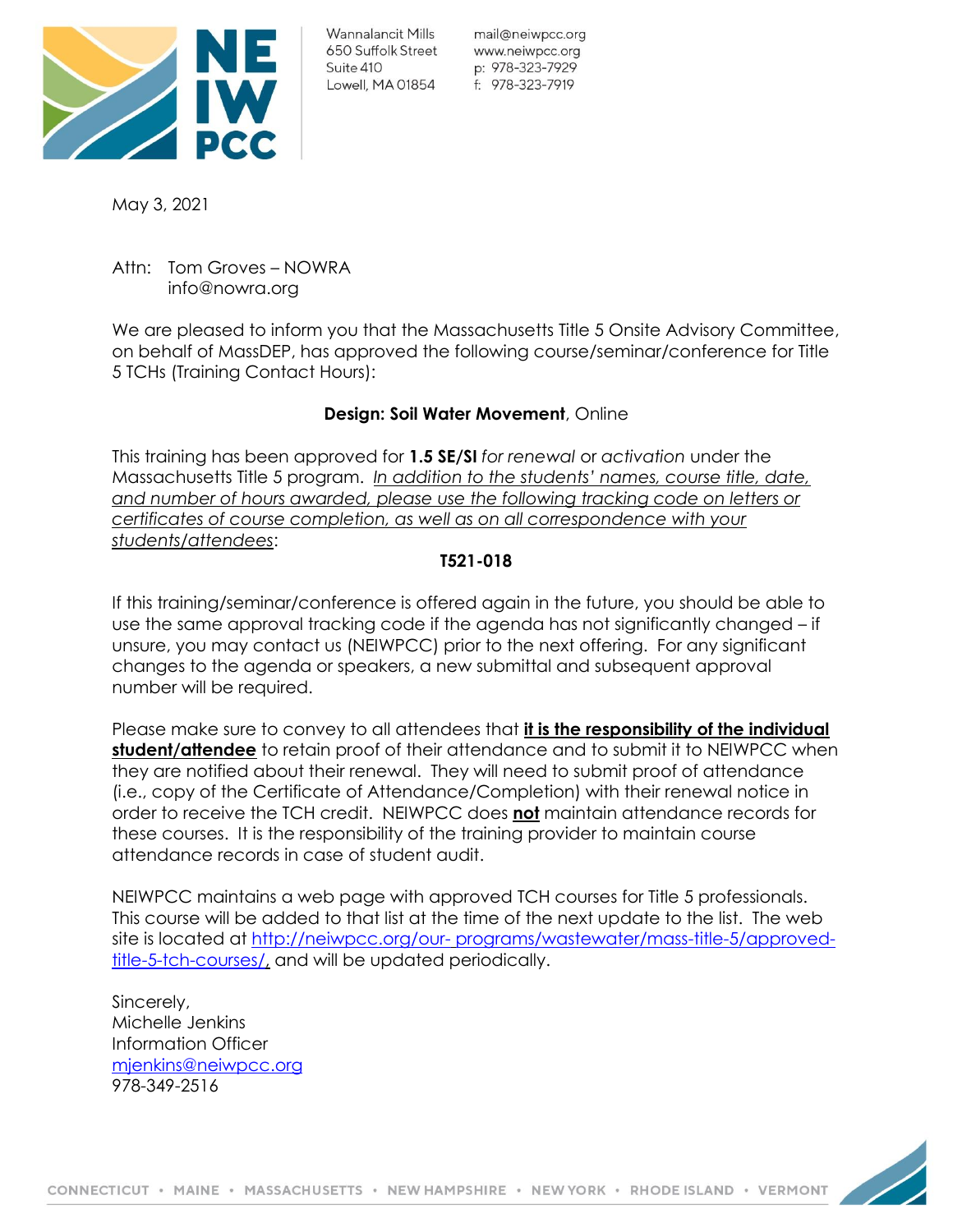

mail@neiwpcc.org www.neiwpcc.org p: 978-323-7929

May 3, 2021

Attn: Tom Groves – NOWRA info@nowra.org

We are pleased to inform you that the Massachusetts Title 5 Onsite Advisory Committee, on behalf of MassDEP, has approved the following course/seminar/conference for Title 5 TCHs (Training Contact Hours):

# **Design: Soil Properties**, Online

This training has been approved for **2 SE/SI** *for renewal* or *activation* under the Massachusetts Title 5 program. *In addition to the students' names, course title, date, and number of hours awarded, please use the following tracking code on letters or certificates of course completion, as well as on all correspondence with your students/attendees*:

# **T521-017**

If this training/seminar/conference is offered again in the future, you should be able to use the same approval tracking code if the agenda has not significantly changed – if unsure, you may contact us (NEIWPCC) prior to the next offering. For any significant changes to the agenda or speakers, a new submittal and subsequent approval number will be required.

Please make sure to convey to all attendees that **it is the responsibility of the individual student/attendee** to retain proof of their attendance and to submit it to NEIWPCC when they are notified about their renewal. They will need to submit proof of attendance (i.e., copy of the Certificate of Attendance/Completion) with their renewal notice in order to receive the TCH credit. NEIWPCC does **not** maintain attendance records for these courses. It is the responsibility of the training provider to maintain course attendance records in case of student audit.

NEIWPCC maintains a web page with approved TCH courses for Title 5 professionals. This course will be added to that list at the time of the next update to the list. The web site is located at [http://neiwpcc.org/our-](http://neiwpcc.org/our-programs/wastewater/mass-title-5/approved-title-5-tch-courses/) [programs/wastewater/mass-title-5/approved](http://neiwpcc.org/our-programs/wastewater/mass-title-5/approved-title-5-tch-courses/)[title-5-tch-courses/,](http://neiwpcc.org/our-programs/wastewater/mass-title-5/approved-title-5-tch-courses/) and will be updated periodically.

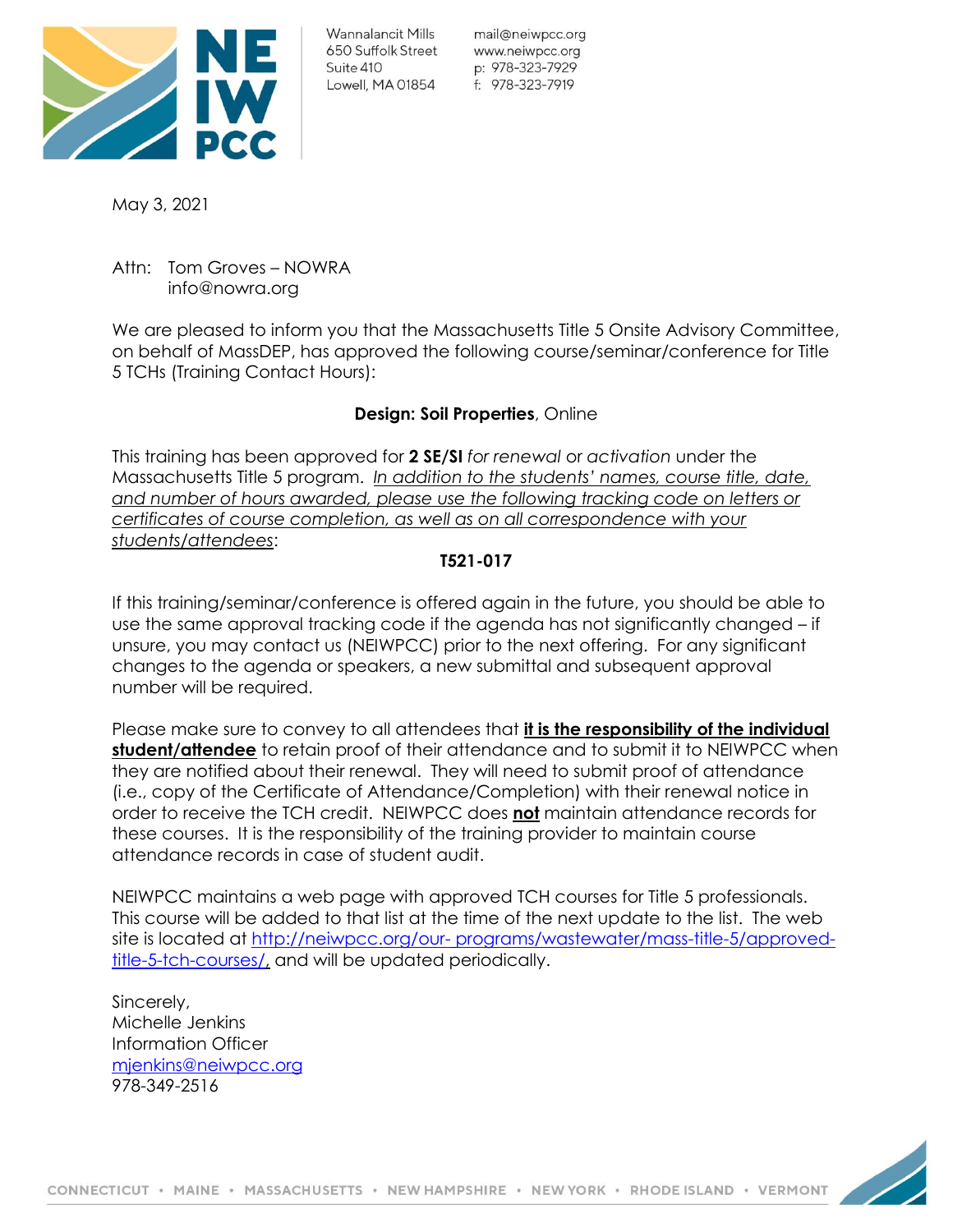

Wannalancit Mills 650 Suffolk Street Suite 410 Lowell, MA 01854

mail@neiwpcc.org www.neiwpcc.org p: 978-323-7929 f: 978-323-7919

May 3, 2021

Attn: Tom Groves – NOWRA info@nowra.org

We are pleased to inform you that the Massachusetts Title 5 Onsite Advisory Committee, on behalf of MassDEP, has approved the following course/seminar/conference for Title 5 TCHs (Training Contact Hours):

# **Design: Aerobic Treatment**, Online

This training has been approved for **1.5 SE/SI** *for renewal* or *activation* under the Massachusetts Title 5 program. *In addition to the students' names, course title, date, and number of hours awarded, please use the following tracking code on letters or certificates of course completion, as well as on all correspondence with your students/attendees*:

## **T521-016**

If this training/seminar/conference is offered again in the future, you should be able to use the same approval tracking code if the agenda has not significantly changed – if unsure, you may contact us (NEIWPCC) prior to the next offering. For any significant changes to the agenda or speakers, a new submittal and subsequent approval number will be required.

Please make sure to convey to all attendees that **it is the responsibility of the individual student/attendee** to retain proof of their attendance and to submit it to NEIWPCC when they are notified about their renewal. They will need to submit proof of attendance (i.e., copy of the Certificate of Attendance/Completion) with their renewal notice in order to receive the TCH credit. NEIWPCC does **not** maintain attendance records for these courses. It is the responsibility of the training provider to maintain course attendance records in case of student audit.

NEIWPCC maintains a web page with approved TCH courses for Title 5 professionals. This course will be added to that list at the time of the next update to the list. The web site is located at [http://neiwpcc.org/our-](http://neiwpcc.org/our-programs/wastewater/mass-title-5/approved-title-5-tch-courses/) [programs/wastewater/mass-title-5/approved](http://neiwpcc.org/our-programs/wastewater/mass-title-5/approved-title-5-tch-courses/)[title-5-tch-courses/,](http://neiwpcc.org/our-programs/wastewater/mass-title-5/approved-title-5-tch-courses/) and will be updated periodically.

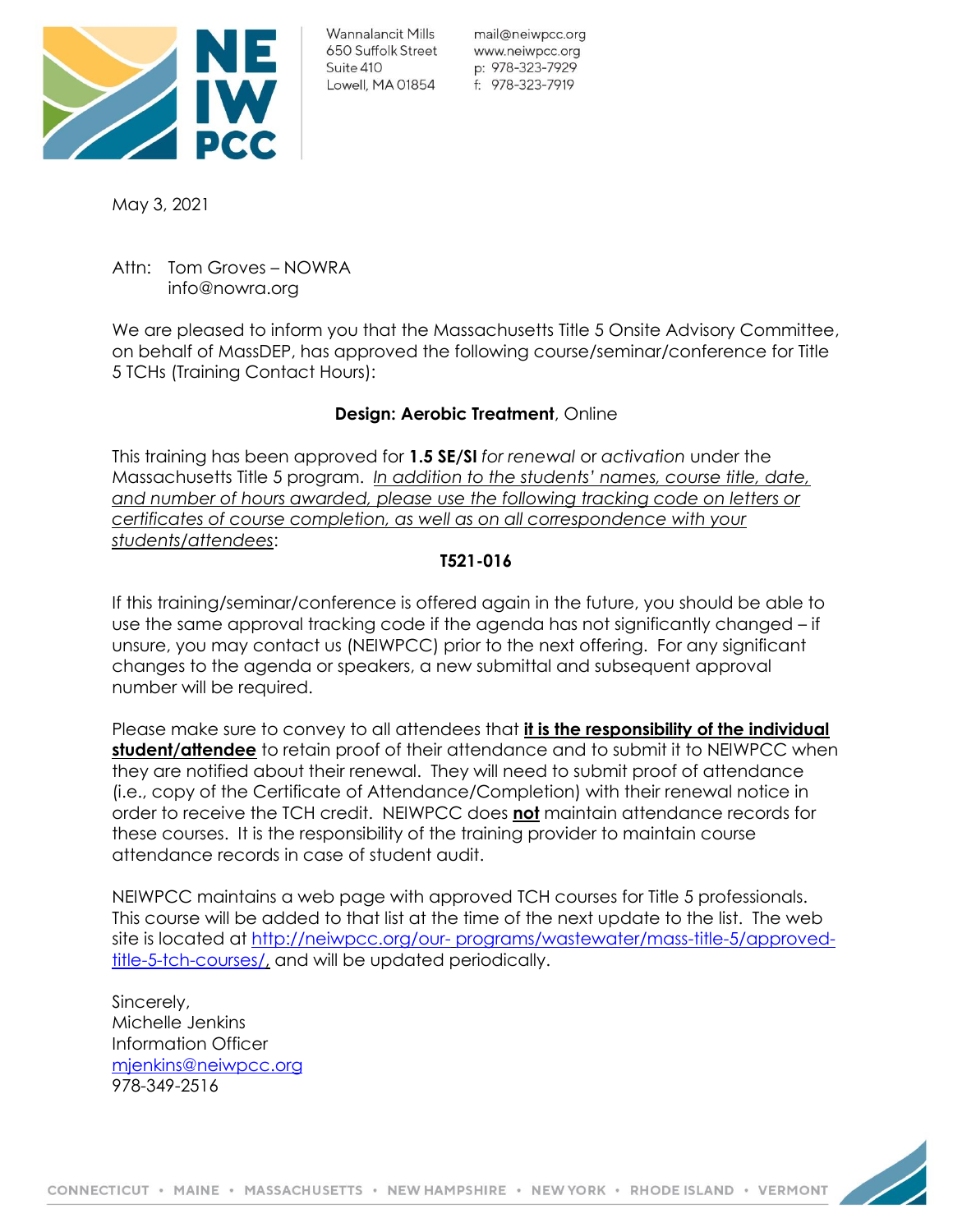

Wannalancit Mills 650 Suffolk Street Suite 410 Lowell, MA 01854

mail@neiwpcc.org www.neiwpcc.org p: 978-323-7929 f: 978-323-7919

May 3, 2021

Attn: Tom Groves – NOWRA info@nowra.org

We are pleased to inform you that the Massachusetts Title 5 Onsite Advisory Committee, on behalf of MassDEP, has approved the following course/seminar/conference for Title 5 TCHs (Training Contact Hours):

# **Design: Septic Tanks**, Online

This training has been approved for **1 SE/SI** *for renewal* or *activation* under the Massachusetts Title 5 program. *In addition to the students' names, course title, date, and number of hours awarded, please use the following tracking code on letters or certificates of course completion, as well as on all correspondence with your students/attendees*:

# **T521-015**

If this training/seminar/conference is offered again in the future, you should be able to use the same approval tracking code if the agenda has not significantly changed – if unsure, you may contact us (NEIWPCC) prior to the next offering. For any significant changes to the agenda or speakers, a new submittal and subsequent approval number will be required.

Please make sure to convey to all attendees that **it is the responsibility of the individual student/attendee** to retain proof of their attendance and to submit it to NEIWPCC when they are notified about their renewal. They will need to submit proof of attendance (i.e., copy of the Certificate of Attendance/Completion) with their renewal notice in order to receive the TCH credit. NEIWPCC does **not** maintain attendance records for these courses. It is the responsibility of the training provider to maintain course attendance records in case of student audit.

NEIWPCC maintains a web page with approved TCH courses for Title 5 professionals. This course will be added to that list at the time of the next update to the list. The web site is located at [http://neiwpcc.org/our-](http://neiwpcc.org/our-programs/wastewater/mass-title-5/approved-title-5-tch-courses/) [programs/wastewater/mass-title-5/approved](http://neiwpcc.org/our-programs/wastewater/mass-title-5/approved-title-5-tch-courses/)[title-5-tch-courses/,](http://neiwpcc.org/our-programs/wastewater/mass-title-5/approved-title-5-tch-courses/) and will be updated periodically.

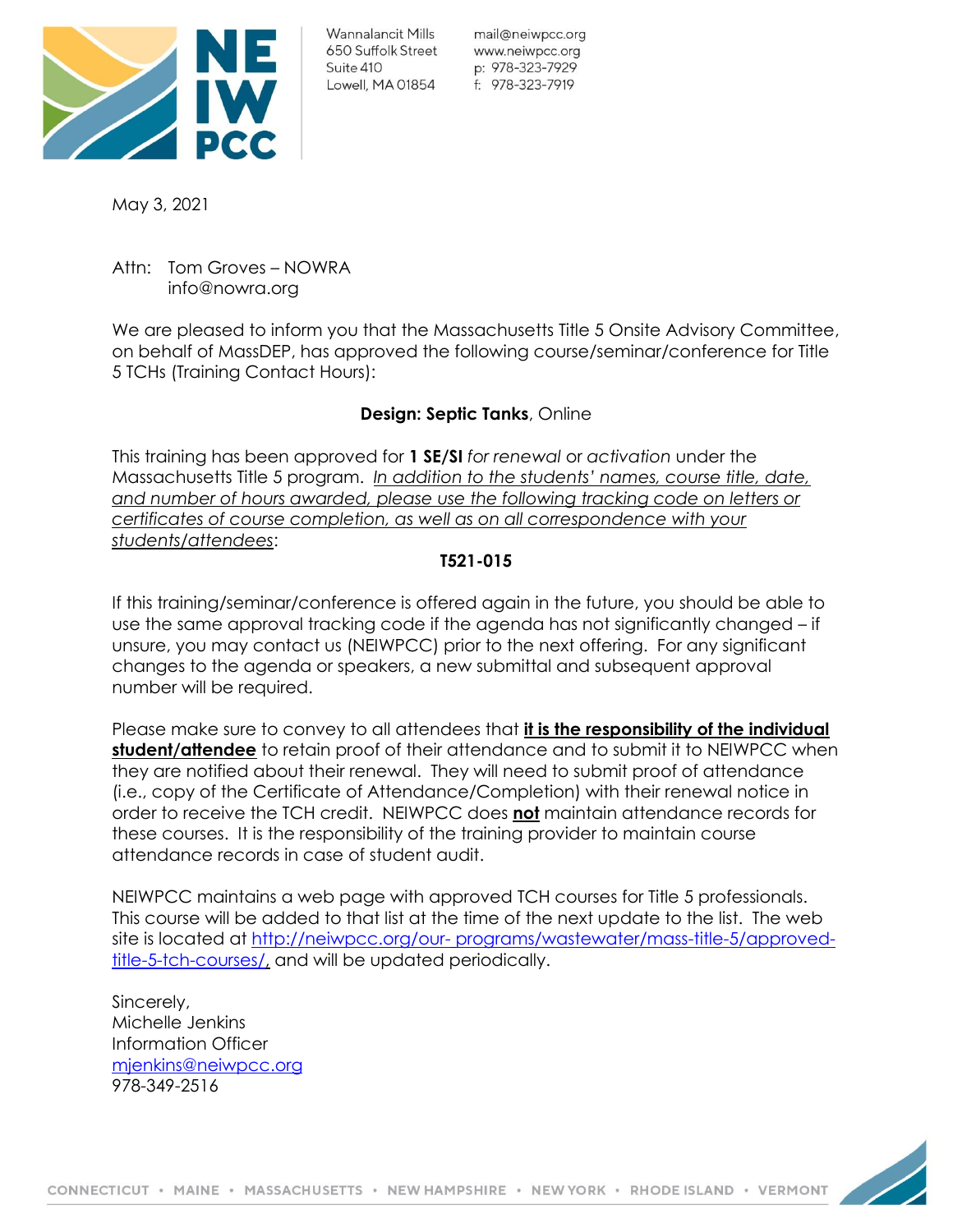

mail@neiwpcc.org www.neiwpcc.org p: 978-323-7929

May 3, 2021

Attn: Tom Groves – NOWRA info@nowra.org

We are pleased to inform you that the Massachusetts Title 5 Onsite Advisory Committee, on behalf of MassDEP, has approved the following course/seminar/conference for Title 5 TCHs (Training Contact Hours):

## **Design: Overview**, Online

This training has been approved for **1 SE/SI** *for renewal* or *activation* under the Massachusetts Title 5 program. *In addition to the students' names, course title, date, and number of hours awarded, please use the following tracking code on letters or certificates of course completion, as well as on all correspondence with your students/attendees*:

## **T521-014**

If this training/seminar/conference is offered again in the future, you should be able to use the same approval tracking code if the agenda has not significantly changed – if unsure, you may contact us (NEIWPCC) prior to the next offering. For any significant changes to the agenda or speakers, a new submittal and subsequent approval number will be required.

Please make sure to convey to all attendees that **it is the responsibility of the individual student/attendee** to retain proof of their attendance and to submit it to NEIWPCC when they are notified about their renewal. They will need to submit proof of attendance (i.e., copy of the Certificate of Attendance/Completion) with their renewal notice in order to receive the TCH credit. NEIWPCC does **not** maintain attendance records for these courses. It is the responsibility of the training provider to maintain course attendance records in case of student audit.

NEIWPCC maintains a web page with approved TCH courses for Title 5 professionals. This course will be added to that list at the time of the next update to the list. The web site is located at [http://neiwpcc.org/our-](http://neiwpcc.org/our-programs/wastewater/mass-title-5/approved-title-5-tch-courses/) [programs/wastewater/mass-title-5/approved](http://neiwpcc.org/our-programs/wastewater/mass-title-5/approved-title-5-tch-courses/)[title-5-tch-courses/,](http://neiwpcc.org/our-programs/wastewater/mass-title-5/approved-title-5-tch-courses/) and will be updated periodically.

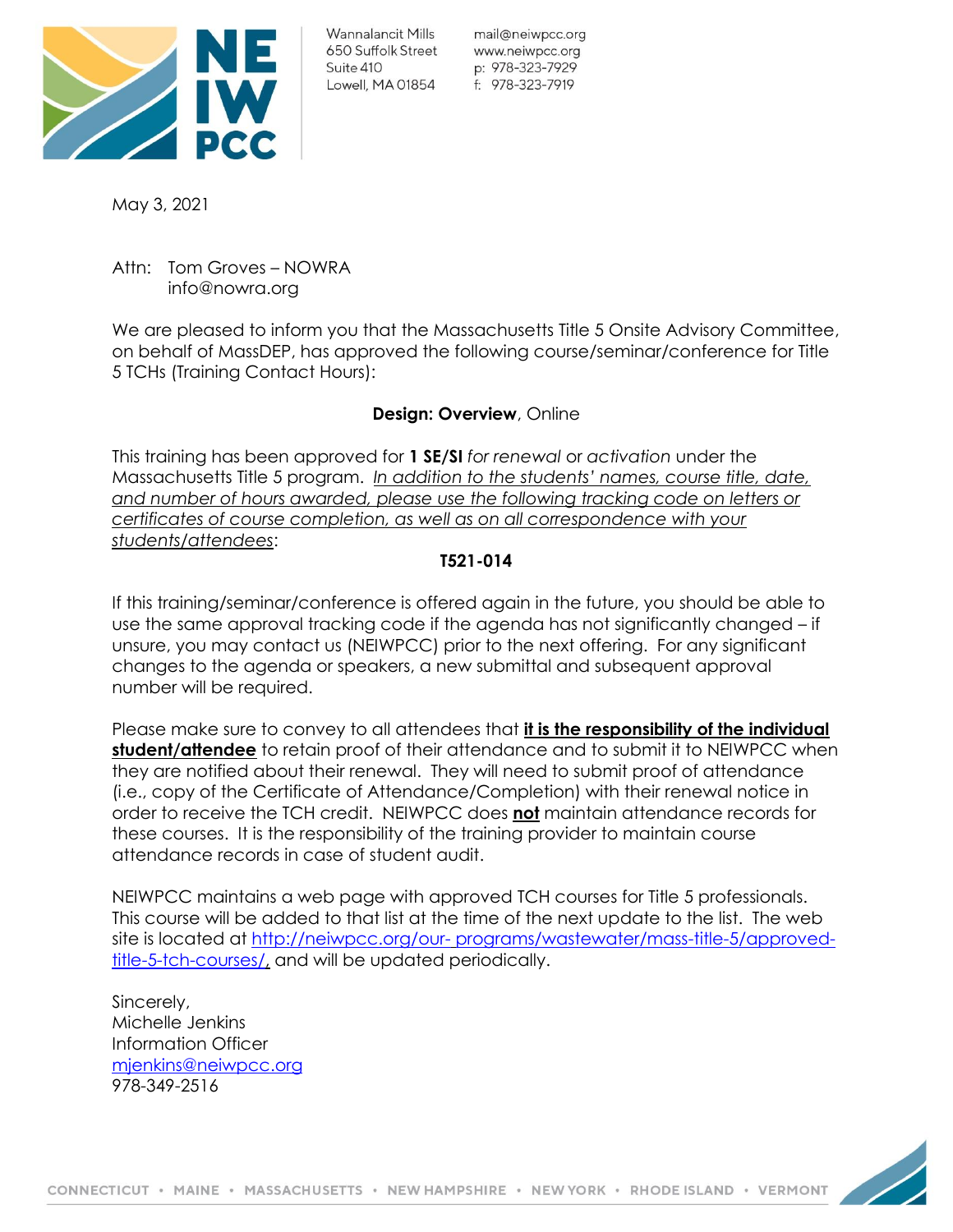

mail@neiwpcc.org www.neiwpcc.org p: 978-323-7929

May 3, 2021

Attn: Tom Groves – NOWRA info@nowra.org

We are pleased to inform you that the Massachusetts Title 5 Onsite Advisory Committee, on behalf of MassDEP, has approved the following course/seminar/conference for Title 5 TCHs (Training Contact Hours):

# **Design: Bundle 3 - Soil Treatment Systems**, Online

This training has been approved for **3 SE/SI** *for renewal* or *activation* under the Massachusetts Title 5 program. *In addition to the students' names, course title, date, and number of hours awarded, please use the following tracking code on letters or certificates of course completion, as well as on all correspondence with your students/attendees*:

## **T521-013**

If this training/seminar/conference is offered again in the future, you should be able to use the same approval tracking code if the agenda has not significantly changed – if unsure, you may contact us (NEIWPCC) prior to the next offering. For any significant changes to the agenda or speakers, a new submittal and subsequent approval number will be required.

Please make sure to convey to all attendees that **it is the responsibility of the individual student/attendee** to retain proof of their attendance and to submit it to NEIWPCC when they are notified about their renewal. They will need to submit proof of attendance (i.e., copy of the Certificate of Attendance/Completion) with their renewal notice in order to receive the TCH credit. NEIWPCC does **not** maintain attendance records for these courses. It is the responsibility of the training provider to maintain course attendance records in case of student audit.

NEIWPCC maintains a web page with approved TCH courses for Title 5 professionals. This course will be added to that list at the time of the next update to the list. The web site is located at [http://neiwpcc.org/our-](http://neiwpcc.org/our-programs/wastewater/mass-title-5/approved-title-5-tch-courses/) [programs/wastewater/mass-title-5/approved](http://neiwpcc.org/our-programs/wastewater/mass-title-5/approved-title-5-tch-courses/)[title-5-tch-courses/,](http://neiwpcc.org/our-programs/wastewater/mass-title-5/approved-title-5-tch-courses/) and will be updated periodically.

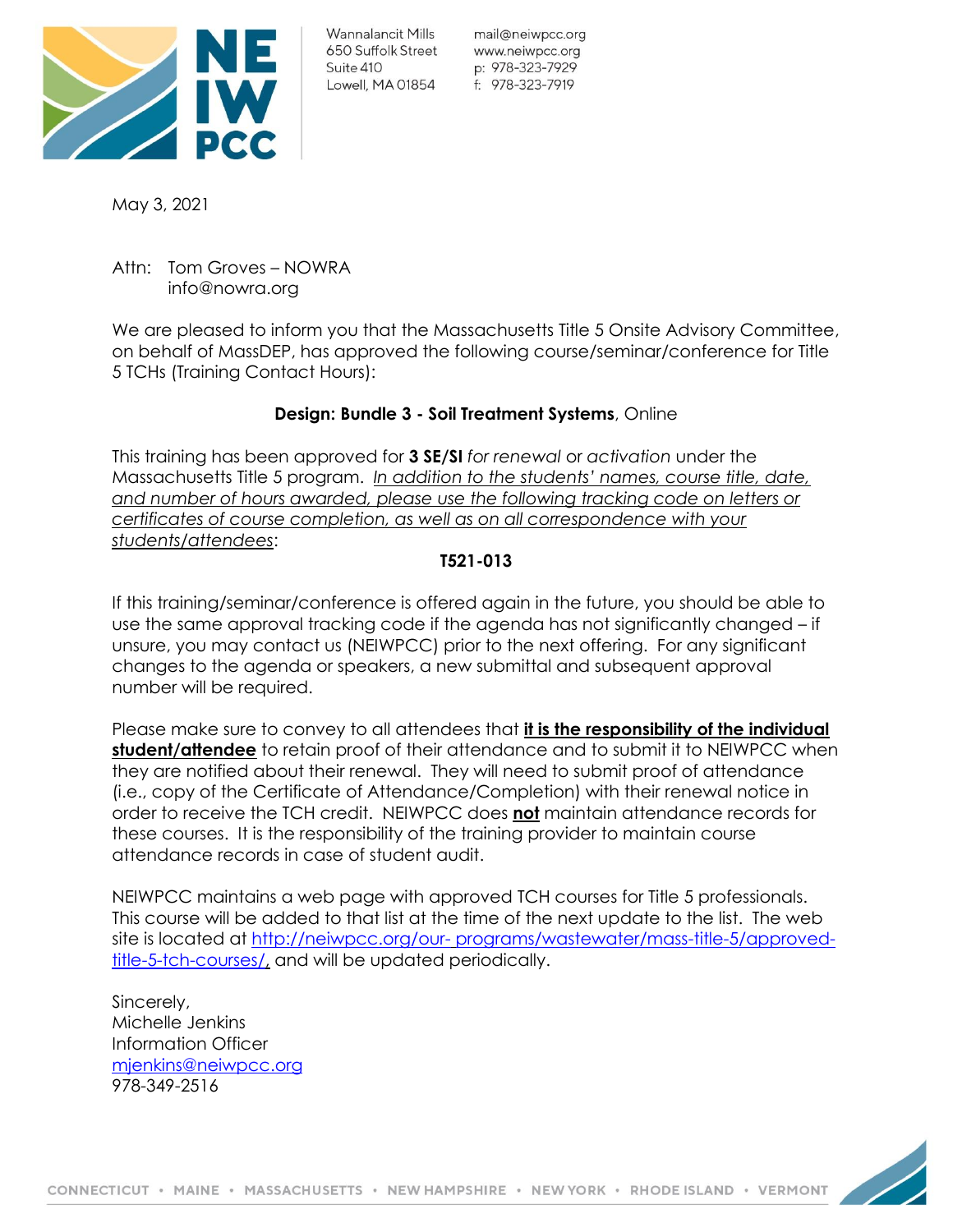

mail@neiwpcc.org www.neiwpcc.org p: 978-323-7929

May 3, 2021

Attn: Tom Groves – NOWRA info@nowra.org

We are pleased to inform you that the Massachusetts Title 5 Onsite Advisory Committee, on behalf of MassDEP, has approved the following course/seminar/conference for Title 5 TCHs (Training Contact Hours):

# **Design: Bundle 2 - Soils for Design**, Online

This training has been approved for **3.5 SE/SI** *for renewal* or *activation* under the Massachusetts Title 5 program. *In addition to the students' names, course title, date, and number of hours awarded, please use the following tracking code on letters or certificates of course completion, as well as on all correspondence with your students/attendees*:

## **T521-012**

If this training/seminar/conference is offered again in the future, you should be able to use the same approval tracking code if the agenda has not significantly changed – if unsure, you may contact us (NEIWPCC) prior to the next offering. For any significant changes to the agenda or speakers, a new submittal and subsequent approval number will be required.

Please make sure to convey to all attendees that **it is the responsibility of the individual student/attendee** to retain proof of their attendance and to submit it to NEIWPCC when they are notified about their renewal. They will need to submit proof of attendance (i.e., copy of the Certificate of Attendance/Completion) with their renewal notice in order to receive the TCH credit. NEIWPCC does **not** maintain attendance records for these courses. It is the responsibility of the training provider to maintain course attendance records in case of student audit.

NEIWPCC maintains a web page with approved TCH courses for Title 5 professionals. This course will be added to that list at the time of the next update to the list. The web site is located at [http://neiwpcc.org/our-](http://neiwpcc.org/our-programs/wastewater/mass-title-5/approved-title-5-tch-courses/) [programs/wastewater/mass-title-5/approved](http://neiwpcc.org/our-programs/wastewater/mass-title-5/approved-title-5-tch-courses/)[title-5-tch-courses/,](http://neiwpcc.org/our-programs/wastewater/mass-title-5/approved-title-5-tch-courses/) and will be updated periodically.

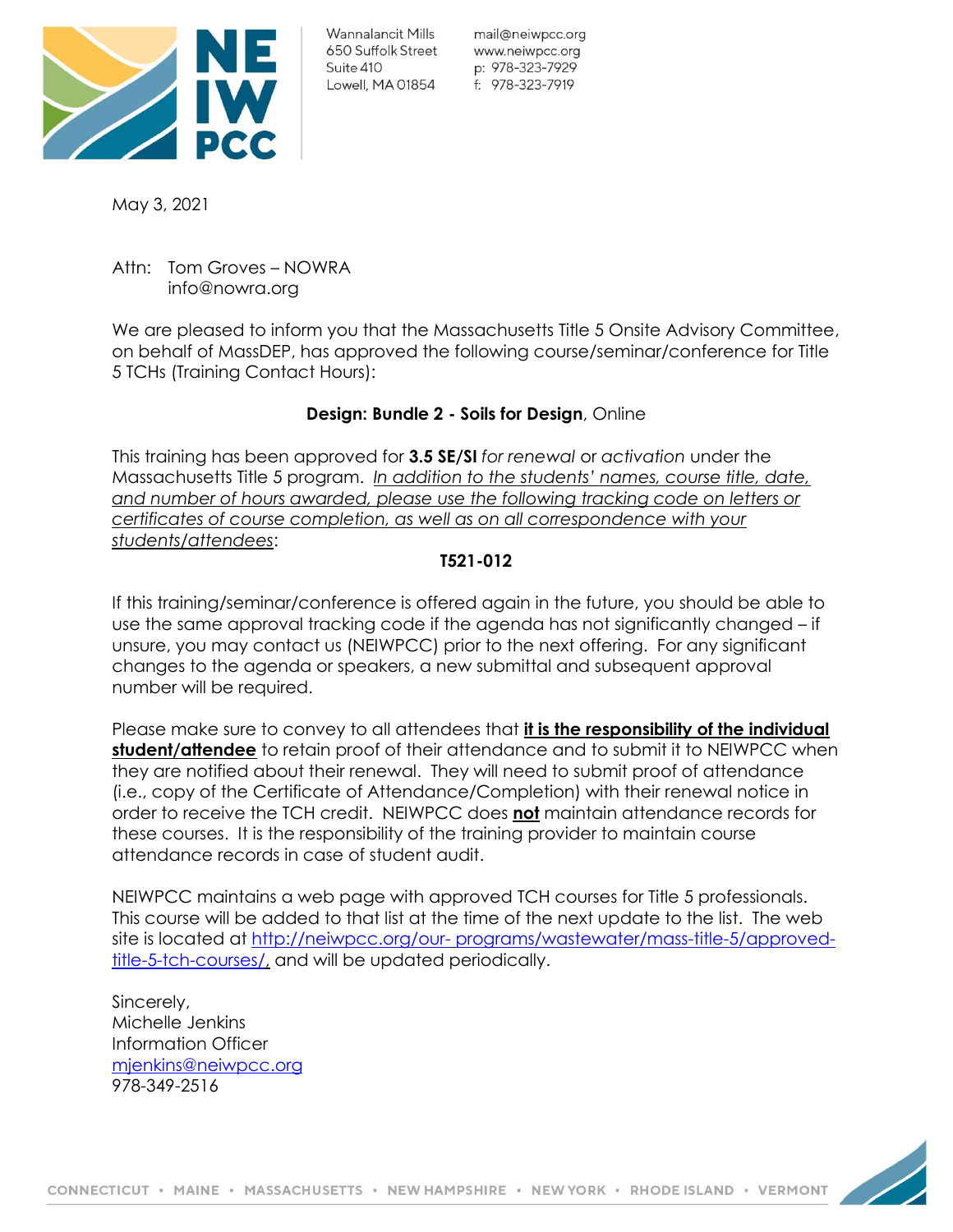

mail@neiwpcc.org www.neiwpcc.org p: 978-323-7929

May 3, 2021

Attn: Tom Groves – NOWRA info@nowra.org

We are pleased to inform you that the Massachusetts Title 5 Onsite Advisory Committee, on behalf of MassDEP, has approved the following course/seminar/conference for Title 5 TCHs (Training Contact Hours):

# **Design: Bundle 1 - Overview and Septic Tanks**, Online

This training has been approved for **2 SE/SI** *for renewal* or *activation* under the Massachusetts Title 5 program. *In addition to the students' names, course title, date, and number of hours awarded, please use the following tracking code on letters or certificates of course completion, as well as on all correspondence with your students/attendees*:

## **T521-011**

If this training/seminar/conference is offered again in the future, you should be able to use the same approval tracking code if the agenda has not significantly changed – if unsure, you may contact us (NEIWPCC) prior to the next offering. For any significant changes to the agenda or speakers, a new submittal and subsequent approval number will be required.

Please make sure to convey to all attendees that **it is the responsibility of the individual student/attendee** to retain proof of their attendance and to submit it to NEIWPCC when they are notified about their renewal. They will need to submit proof of attendance (i.e., copy of the Certificate of Attendance/Completion) with their renewal notice in order to receive the TCH credit. NEIWPCC does **not** maintain attendance records for these courses. It is the responsibility of the training provider to maintain course attendance records in case of student audit.

NEIWPCC maintains a web page with approved TCH courses for Title 5 professionals. This course will be added to that list at the time of the next update to the list. The web site is located at [http://neiwpcc.org/our-](http://neiwpcc.org/our-programs/wastewater/mass-title-5/approved-title-5-tch-courses/) [programs/wastewater/mass-title-5/approved](http://neiwpcc.org/our-programs/wastewater/mass-title-5/approved-title-5-tch-courses/)[title-5-tch-courses/,](http://neiwpcc.org/our-programs/wastewater/mass-title-5/approved-title-5-tch-courses/) and will be updated periodically.